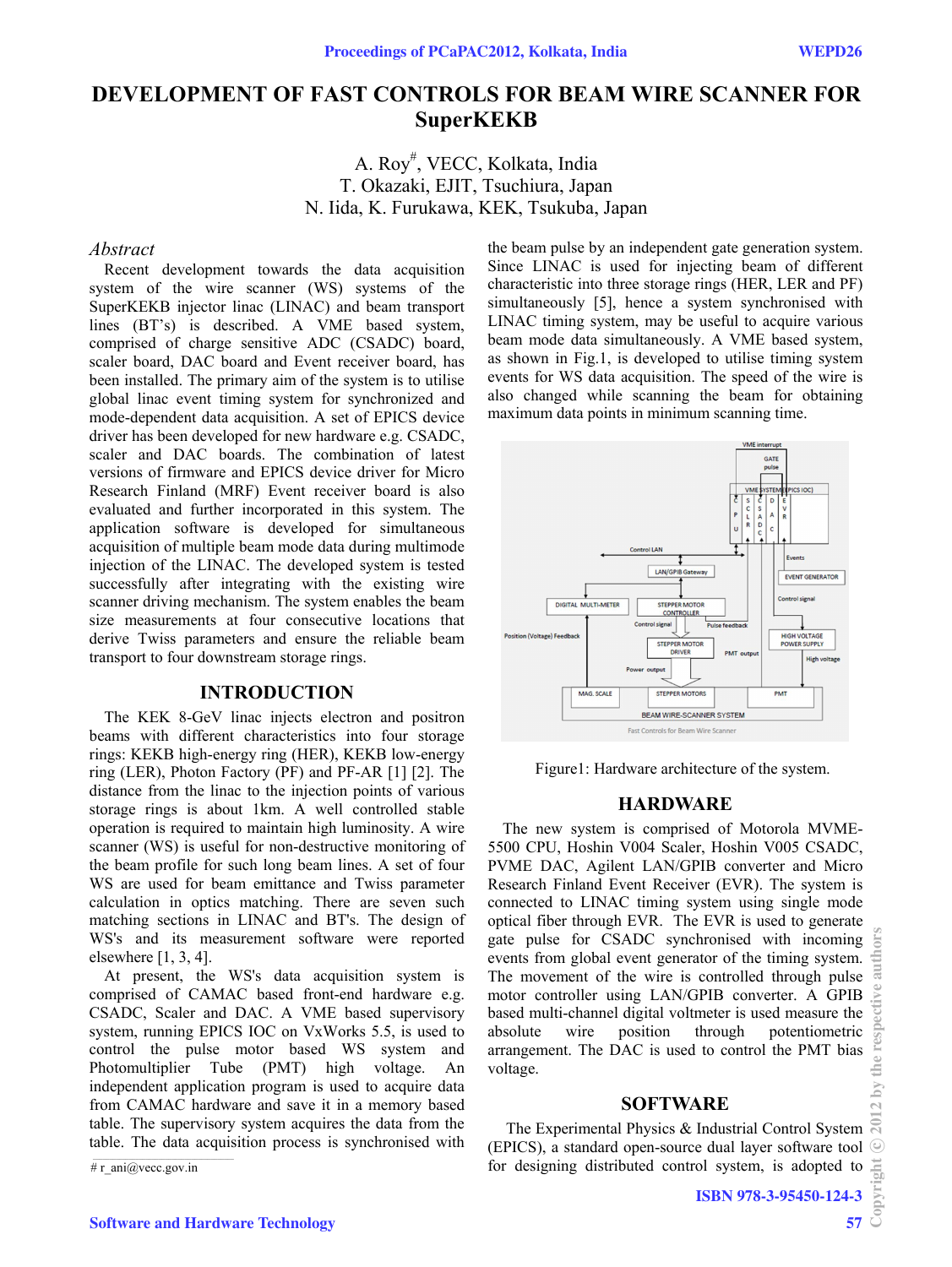implement the supervisory control software in LINAC as well as in all four storage rings. An EPICS Input-Output Controller (IOC), running on VxWorks 6.8, is developed for control and data acquisition for the WS system.

Since the user interface panels are developed and tested for the existing IOC of the WS system. Hence it is decided to retain the same software interface with user interface panel while developing the new system. The foregoing requirement is resolved by designing a new EPICS record, Wire Scanner (WS) record. In this record, data from various sources e.g. CSADC, Scaler, Beam Position Monitor (BPM) etc are acquired through input links and stored in a predefined array format while processing of the record. The maximum number of such array is to be specified while defining the record. To incorporate BPM data, options are kept for obtaining BPM signals and further calibration of the BPM signals. The Beam mode data is appended dynamically to the array through an additional field. A field is also provided to specify the delay in processing the record to fine tune the hardware e.g ADC with event signal. The record is designed as a ring buffer of the data array. A header is provided to specify total size of the buffer and the latest data position in the buffer. In this system, the buffer length is kept for storing 2048 events. On each event, the record acquires data from four scaler channel, three BPM signals and twelve CSADC channels.

In LINAC and BT, the simultaneous top-up injections to three rings, KEKB-HER, KEKB-LER, and PF is realised by a global fast event-based control system [6]. In this system, various beam line equipments are controlled through a set of event codes, broadcasted sequentially for each beam mode. An event generator, clock synchronised with RF, is used to sent event codes along with clock to various event receivers distributed along the beam line through optical link. The event receivers decode the event codes and generate timing signals for the related IOC's to control subsequent beam line equipments e.g. klystrons, magnets etc. A set of Micro Research Finland event generator and event receiver modules are used for timing system in LINAC and BT. There are maximum six event codes e.g. preparation, klystron-1, klystron-2 etc. for each beam mode in the present configuration. In the wire scanner system, the event signals for klystron 1 & 2 are used for data acquisition. The event signal for klystron-1 is used to set the gate width and gate delay value in EVR depending on the beam mode. The subsequent klystron-2 signal is used for gate generation and data acquisition.

A set of EPICS device drivers are developed for CSADC, Scaler and DAC hardware, while 'asynDriver' is used for LAN/GPIB and existing latest driver is used for EVR. Since there are three distinct positions of the wire scanner for maximum signal, peak, in PMT. Hence a combination of slow and fast speed is used during scanning to get maximum data at the desired wire position keeping overall scanning time to a minimum. The options are provided for specifying high speed, slow speed, peak positions and width around the peaks by the user.  $\frac{2012 \text{ by the respective authors}}{2 \text{ or } \text{se}}$  by the respective authors

# **TESTING & TEST RESULT**

The new wire scanner system is installed in the Sector – 5 of the LINAC. After installation, the gate delay and width are adjusted with PF, PF Study, AR and AR Study modes. The wire speed, peak positions and width are optimised after multiple scanning. Some minor changes are also done in the user panel to adopt software interface of the new system. The final system is tested with PF and PF Study modes. The test results are shown in Fig. 2 & 3.



Figure 2: Test results.



Figure 3: Test results.

It can be seen that the wire speed is fast at the beginning of scan and becomes slow down around the three wires. Owing to that, we can speedily take the data points enough for obtaining the width of the peak although the beam repetition rate is constant, e.g. 10 pps. A user panel is developed using EPICS MEDM tool for fine tuning of the system by specifying various parameters e.g. wire speed, peak position, width, beam mode etc. It is shown in Fig.4.

c○

 $\leq$ 3

ē a<sub>11</sub>